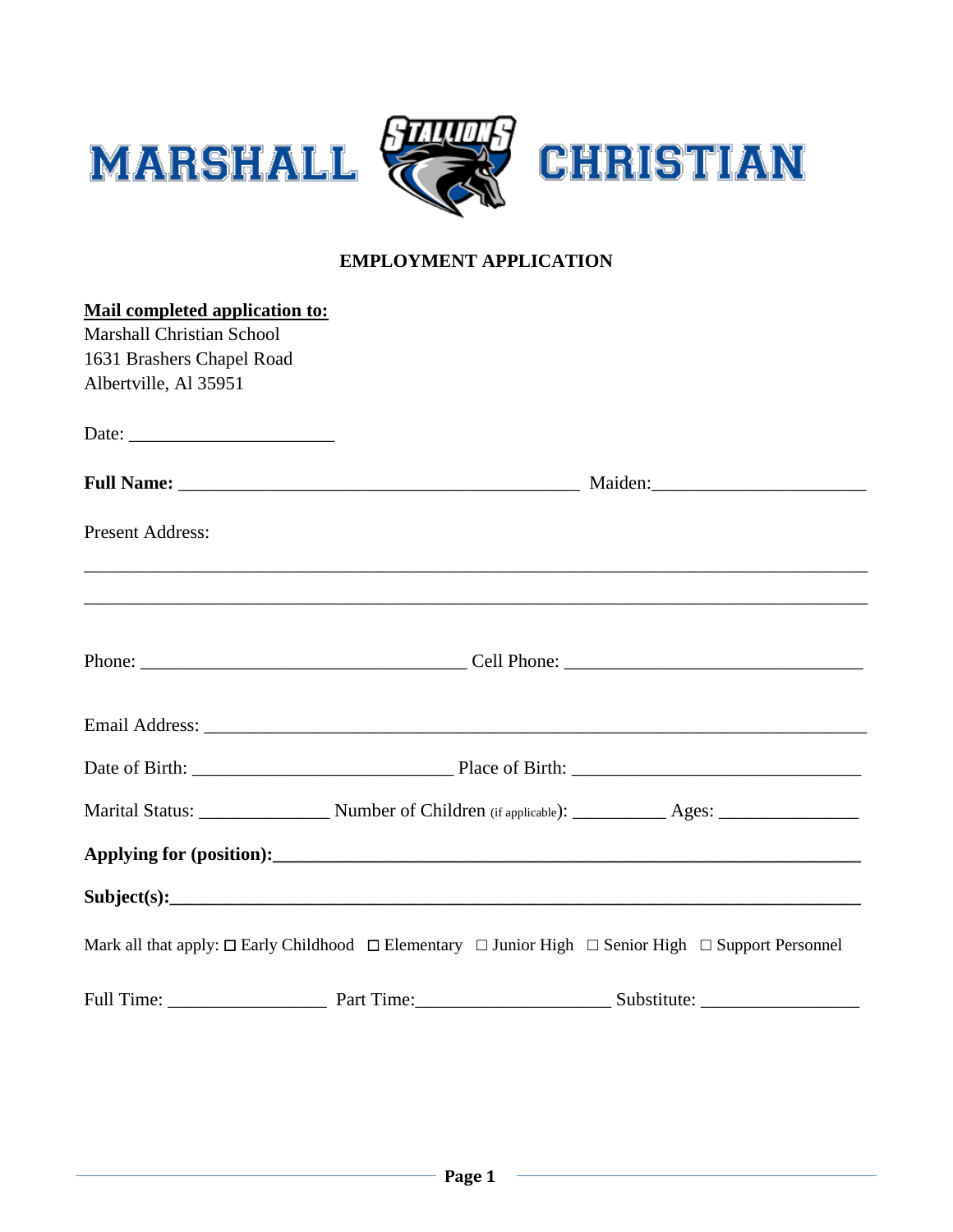## **PROFESSIONAL QUALIFICATIONS**

| Do you hold a professional educator's certificate? $\Box$ Yes<br>$\Box$ No |
|----------------------------------------------------------------------------|
|                                                                            |
|                                                                            |
|                                                                            |

Do you hold an ACSI Certificate?  $□$  Yes  $□$  No

### **\*Please attach a photocopy of any certificates held.**

### **Record of Education/Training**

|              | Name of Institution | Dates     | Year      | Degree $\&$ | <b>GPA</b> |
|--------------|---------------------|-----------|-----------|-------------|------------|
|              |                     | (From/To) | Graduated | Major       |            |
| High School: |                     |           |           |             |            |
| College/     |                     |           |           |             |            |
| University   |                     |           |           |             |            |
| College/     |                     |           |           |             |            |
| University   |                     |           |           |             |            |
| College/     |                     |           |           |             |            |
| University   |                     |           |           |             |            |

### **\*Please include a copy of undergraduate/graduate transcripts and diploma(s).**

#### **Professional Educator Experience**

**Beginning with your most recent position**, list all professional education experience for which you have been compensated, not including student teaching assignments**.**

| $\mathbf{r}$<br>$\sim$<br>School | ັ<br>ັ<br>ັ<br>City/State/Zip | From-To | Subject(s)/Grades |
|----------------------------------|-------------------------------|---------|-------------------|
|                                  |                               |         |                   |
|                                  |                               |         |                   |
|                                  |                               |         |                   |
|                                  |                               |         |                   |
|                                  |                               |         |                   |
|                                  |                               |         |                   |
|                                  |                               |         |                   |
|                                  |                               |         |                   |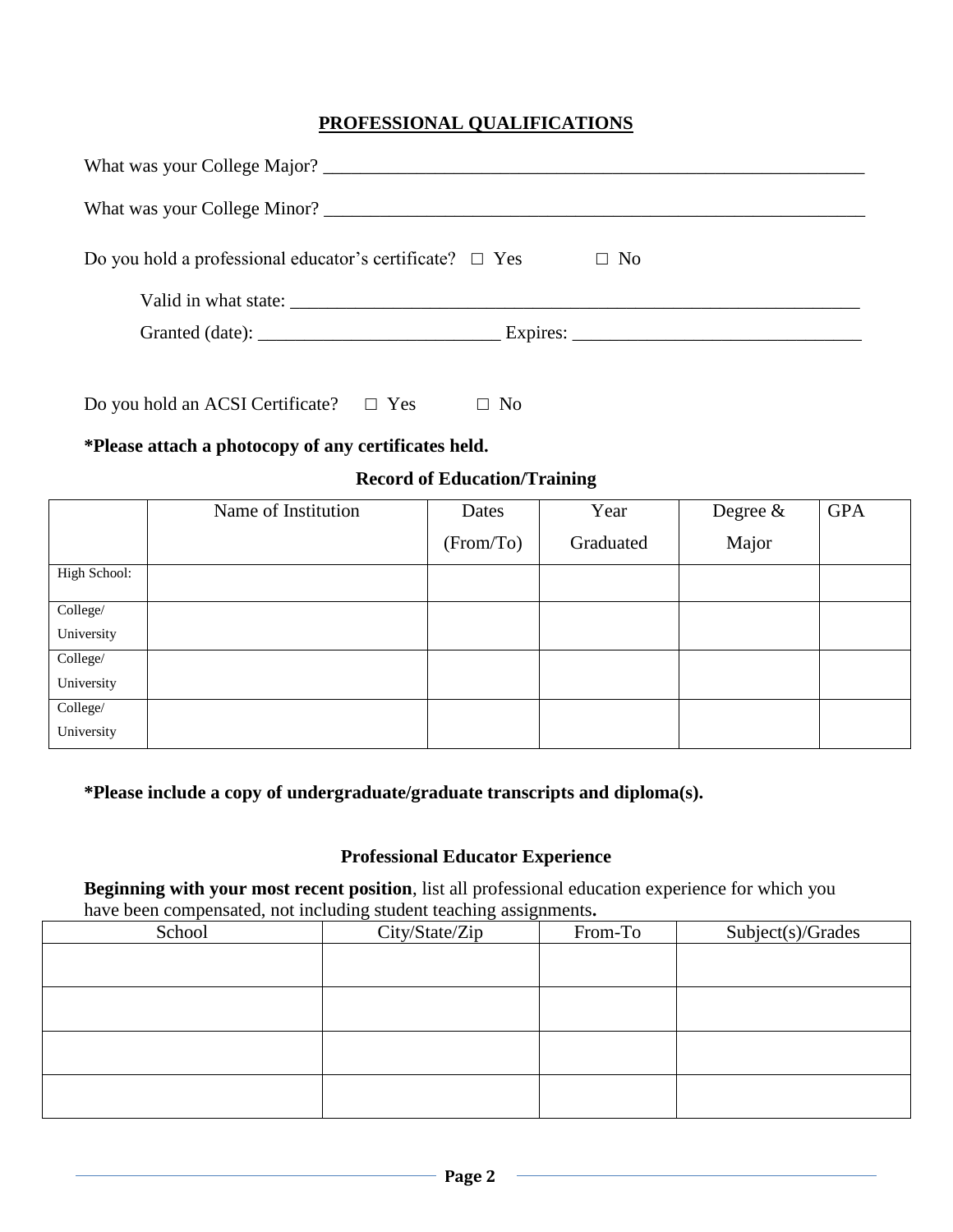#### **Other Work Experience**

#### **Beginning with the most recent,** please list all NON-INSTRUCTIONAL work experience for which you have been compensated.

| Organization | City/State/Zip | From-To | Type of Work | Reason for Leaving |
|--------------|----------------|---------|--------------|--------------------|
|              |                |         |              |                    |
|              |                |         |              |                    |
|              |                |         |              |                    |
|              |                |         |              |                    |
|              |                |         |              |                    |
|              |                |         |              |                    |
|              |                |         |              |                    |
|              |                |         |              |                    |

|  | Are you willing to assist in sponsoring extra-curricular activities? $\Box$ Yes $\Box$ No |  |  |  |
|--|-------------------------------------------------------------------------------------------|--|--|--|
|--|-------------------------------------------------------------------------------------------|--|--|--|

If yes, please list activities or sports which you would be capable and willing to direct, sponsor, advise, or coach (Please indicate grade or ability levels).

\_\_\_\_\_\_\_\_\_\_\_\_\_\_\_\_\_\_\_\_\_\_\_\_\_\_\_\_\_\_\_\_\_\_\_\_\_\_\_\_\_\_\_\_\_\_\_\_\_\_\_\_\_\_\_\_\_\_\_\_\_\_\_\_\_\_\_\_\_\_\_\_\_\_\_\_\_\_\_\_\_\_\_\_

\_\_\_\_\_\_\_\_\_\_\_\_\_\_\_\_\_\_\_\_\_\_\_\_\_\_\_\_\_\_\_\_\_\_\_\_\_\_\_\_\_\_\_\_\_\_\_\_\_\_\_\_\_\_\_\_\_\_\_\_\_\_\_\_\_\_\_\_\_\_\_\_\_\_\_\_\_\_\_\_\_\_\_\_

\_\_\_\_\_\_\_\_\_\_\_\_\_\_\_\_\_\_\_\_\_\_\_\_\_\_\_\_\_\_\_\_\_\_\_\_\_\_\_\_\_\_\_\_\_\_\_\_\_\_\_\_\_\_\_\_\_\_\_\_\_\_\_\_\_\_\_\_\_\_\_\_\_\_\_\_\_\_\_\_\_\_\_\_

\_\_\_\_\_\_\_\_\_\_\_\_\_\_\_\_\_\_\_\_\_\_\_\_\_\_\_\_\_\_\_\_\_\_\_\_\_\_\_\_\_\_\_\_\_\_\_\_\_\_\_\_\_\_\_\_\_\_\_\_\_\_\_\_\_\_\_\_\_\_\_\_\_\_\_\_\_\_\_\_\_\_\_\_

\_\_\_\_\_\_\_\_\_\_\_\_\_\_\_\_\_\_\_\_\_\_\_\_\_\_\_\_\_\_\_\_\_\_\_\_\_\_\_\_\_\_\_\_\_\_\_\_\_\_\_\_\_\_\_\_\_\_\_\_\_\_\_\_\_\_\_\_\_\_\_\_\_\_\_\_\_\_\_\_\_\_\_\_

\_\_\_\_\_\_\_\_\_\_\_\_\_\_\_\_\_\_\_\_\_\_\_\_\_\_\_\_\_\_\_\_\_\_\_\_\_\_\_\_\_\_\_\_\_\_\_\_\_\_\_\_\_\_\_\_\_\_\_\_\_\_\_\_\_\_\_\_\_\_\_\_\_\_\_\_\_\_\_\_\_\_\_\_

If you marked "No", please explain:

| Please list names and entering grade level of school-aged children: |        |
|---------------------------------------------------------------------|--------|
| Name:                                                               | Grade: |
|                                                                     |        |
|                                                                     |        |
|                                                                     |        |
|                                                                     |        |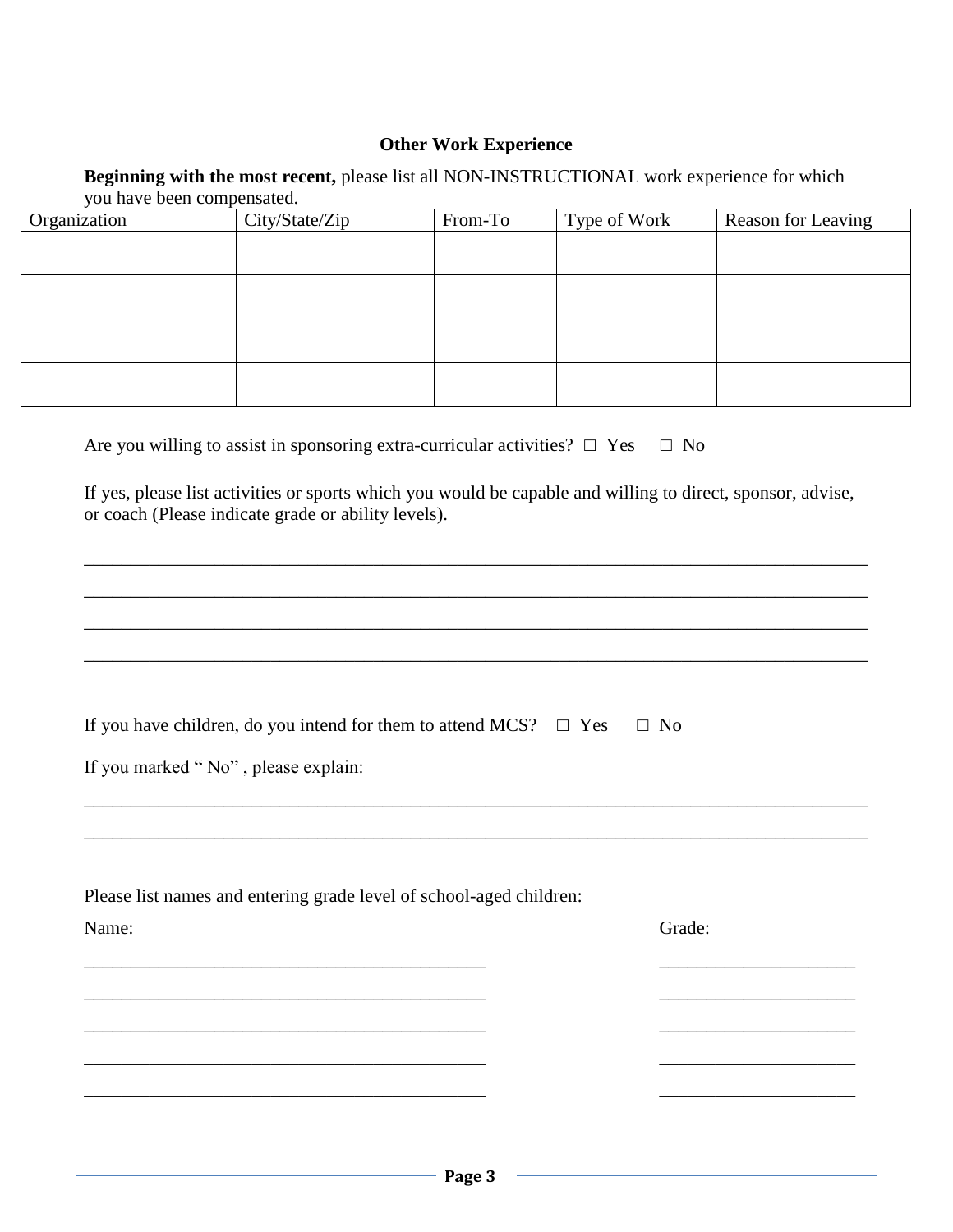### **PERSONAL HISTORY**

Are you a U.S. Citizen?  $□$  Yes  $□$  No

Please check the appropriate answer:

| Have you ever been arrested or convicted of a felony or a misdemeanor,                                 | $\Box$ Yes      | $\Box$ No |
|--------------------------------------------------------------------------------------------------------|-----------------|-----------|
| which resulted in imprisonment?                                                                        |                 |           |
| Have you ever been arrested or convicted of any violation of the law                                   | $\Box$ Yes      | $\Box$ No |
| other than a minor traffic ticket?                                                                     |                 |           |
| Do you have any charges pending against you?                                                           | $\Box$ Yes      | $\Box$ No |
| Have you ever had a teaching certificate suspended or revoked?                                         | $\Box$ Yes      | $\Box$ No |
| Have you ever been suspended, dismissed, fired, or asked to resign from<br>any position of employment? | $\Box$ Yes      | $\Box$ No |
| Have you ever been convicted of child abuse of any kind?                                               |                 |           |
|                                                                                                        | <b>Yes</b><br>П | $\Box$ No |

\_\_\_\_\_\_\_\_\_\_\_\_\_\_\_\_\_\_\_\_\_\_\_\_\_\_\_\_\_\_\_\_\_\_\_\_\_\_\_\_\_\_\_\_\_\_\_\_\_\_\_\_\_\_\_\_\_\_\_\_\_\_\_\_\_\_\_\_\_\_\_\_\_\_\_\_\_\_\_\_\_\_\_\_

\_\_\_\_\_\_\_\_\_\_\_\_\_\_\_\_\_\_\_\_\_\_\_\_\_\_\_\_\_\_\_\_\_\_\_\_\_\_\_\_\_\_\_\_\_\_\_\_\_\_\_\_\_\_\_\_\_\_\_\_\_\_\_\_\_\_\_\_\_\_\_\_\_\_\_\_\_\_\_\_\_\_\_\_

\_\_\_\_\_\_\_\_\_\_\_\_\_\_\_\_\_\_\_\_\_\_\_\_\_\_\_\_\_\_\_\_\_\_\_\_\_\_\_\_\_\_\_\_\_\_\_\_\_\_\_\_\_\_\_\_\_\_\_\_\_\_\_\_\_\_\_\_\_\_\_\_\_\_\_\_\_\_\_\_\_\_\_\_

\_\_\_\_\_\_\_\_\_\_\_\_\_\_\_\_\_\_\_\_\_\_\_\_\_\_\_\_\_\_\_\_\_\_\_\_\_\_\_\_\_\_\_\_\_\_\_\_\_\_\_\_\_\_\_\_\_\_\_\_\_\_\_\_\_\_\_\_\_\_\_\_\_\_\_\_\_\_\_\_\_\_\_\_

\_\_\_\_\_\_\_\_\_\_\_\_\_\_\_\_\_\_\_\_\_\_\_\_\_\_\_\_\_\_\_\_\_\_\_\_\_\_\_\_\_\_\_\_\_\_\_\_\_\_\_\_\_\_\_\_\_\_\_\_\_\_\_\_\_\_\_\_\_\_\_\_\_\_\_\_\_\_\_\_\_\_\_\_

\_\_\_\_\_\_\_\_\_\_\_\_\_\_\_\_\_\_\_\_\_\_\_\_\_\_\_\_\_\_\_\_\_\_\_\_\_\_\_\_\_\_\_\_\_\_\_\_\_\_\_\_\_\_\_\_\_\_\_\_\_\_\_\_\_\_\_\_\_\_\_\_\_\_\_\_\_\_\_\_\_\_\_\_

\_\_\_\_\_\_\_\_\_\_\_\_\_\_\_\_\_\_\_\_\_\_\_\_\_\_\_\_\_\_\_\_\_\_\_\_\_\_\_\_\_\_\_\_\_\_\_\_\_\_\_\_\_\_\_\_\_\_\_\_\_\_\_\_\_\_\_\_\_\_\_\_\_\_\_\_\_\_\_\_\_\_\_\_

\_\_\_\_\_\_\_\_\_\_\_\_\_\_\_\_\_\_\_\_\_\_\_\_\_\_\_\_\_\_\_\_\_\_\_\_\_\_\_\_\_\_\_\_\_\_\_\_\_\_\_\_\_\_\_\_\_\_\_\_\_\_\_\_\_\_\_\_\_\_\_\_\_\_\_\_\_\_\_\_\_\_\_\_

\_\_\_\_\_\_\_\_\_\_\_\_\_\_\_\_\_\_\_\_\_\_\_\_\_\_\_\_\_\_\_\_\_\_\_\_\_\_\_\_\_\_\_\_\_\_\_\_\_\_\_\_\_\_\_\_\_\_\_\_\_\_\_\_\_\_\_\_\_\_\_\_\_\_\_\_\_\_\_\_\_\_\_\_

If you answered yes to any of the above, please explain:

Why do you wish to teach at a Christian school?

What areas do you feel are your strengths? Areas you need to work on?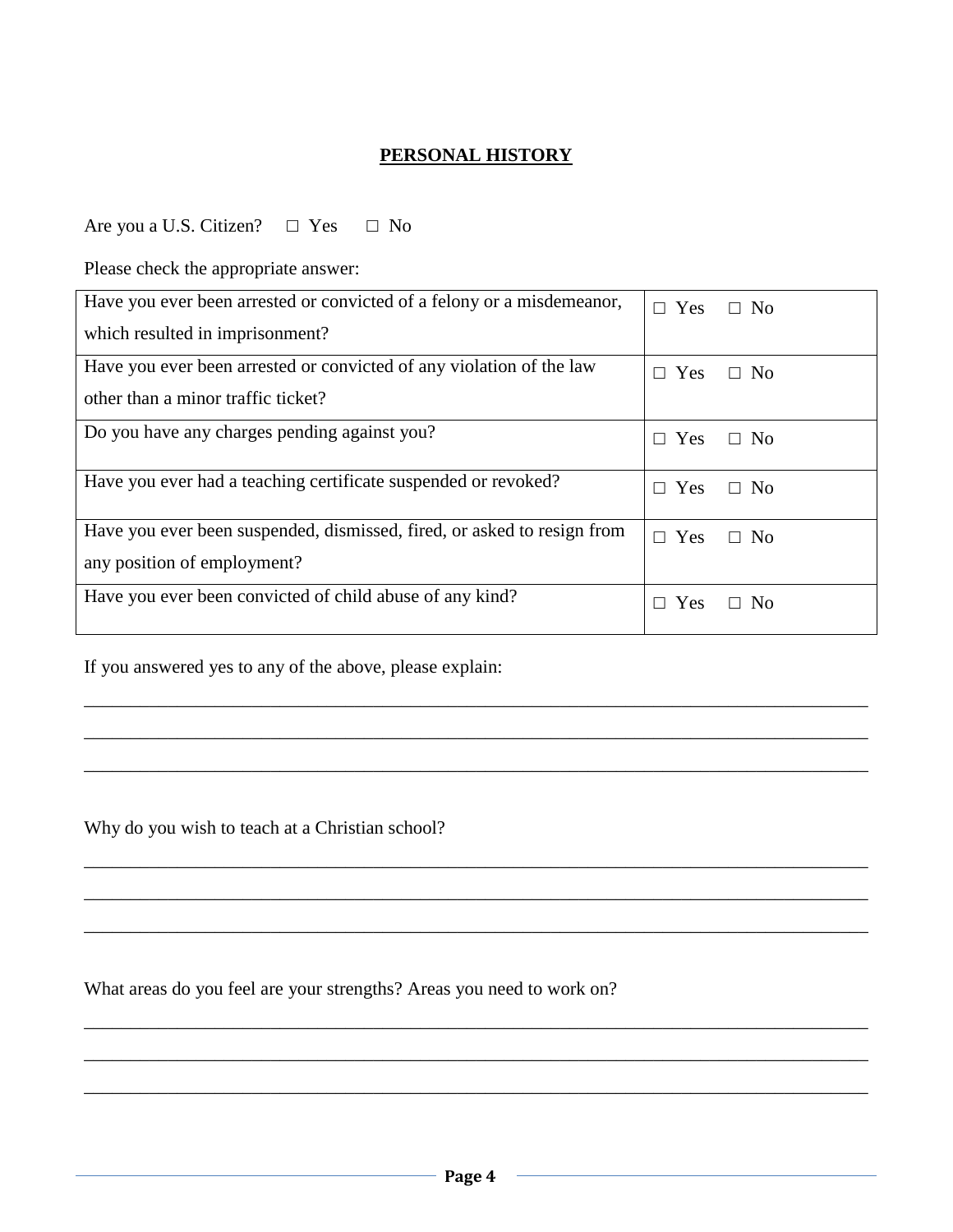## **CHRISTIAN TESTIMONY AND COMMITMENT**

| Do you attend church regularly: $\square$ Yes<br>$\Box$ No                                                                                                               |
|--------------------------------------------------------------------------------------------------------------------------------------------------------------------------|
| Do you believe the Bible to be the ONLY inspired and infallible Word of God, our final authority in all<br>matters of faith, truth, and conduct? $\Box$ Yes<br>$\Box$ No |
| What church activities/responsibilities do you participate in regularly?                                                                                                 |
|                                                                                                                                                                          |
|                                                                                                                                                                          |
| Describe your personal relationship with Jesus Christ and give a written testimony of your faith (You<br>may use the back of this page if more room is needed).          |
| <u> 1999 - Jan Barbara, Amerikaansk politiker (d. 1989)</u>                                                                                                              |
|                                                                                                                                                                          |
|                                                                                                                                                                          |
|                                                                                                                                                                          |
|                                                                                                                                                                          |
|                                                                                                                                                                          |
|                                                                                                                                                                          |
|                                                                                                                                                                          |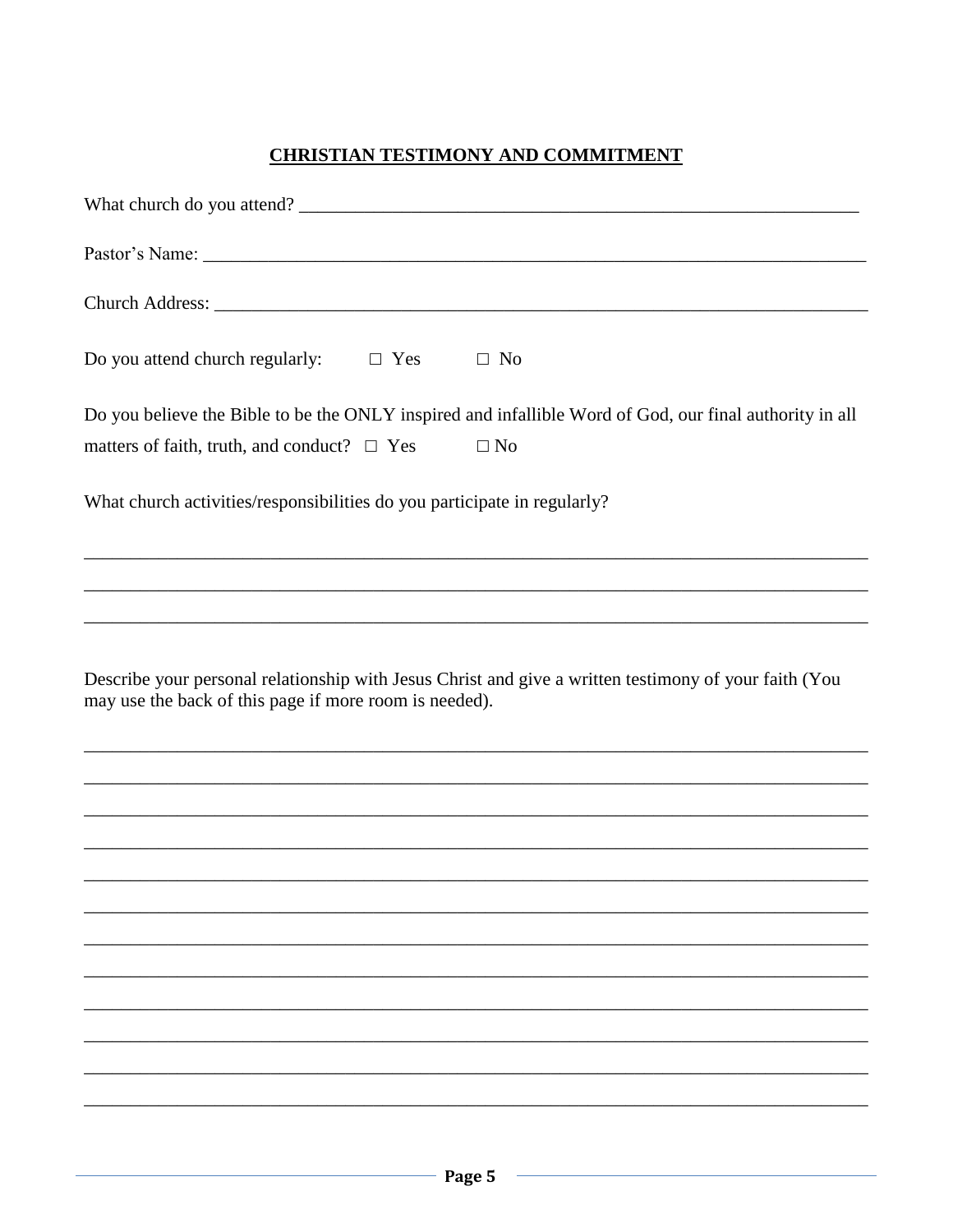## **REFERENCES**

Please give three references that are qualified to speak of your spiritual experience and Christian service.

# **\*Please attach a letter from your church pastor stating your church service and membership.**

| (Name) | (Occupation) | (Capacity in which he/she knew you) |
|--------|--------------|-------------------------------------|
|        |              |                                     |
|        |              |                                     |
|        |              |                                     |
|        |              |                                     |
| (Name) | (Occupation) | (Capacity in which he/she knew you) |
|        |              |                                     |
|        |              |                                     |
|        |              |                                     |
| 3.     |              |                                     |
| (Name) | (Occupation) | (Capacity in which he/she knew you) |
|        |              |                                     |
|        |              |                                     |
|        |              |                                     |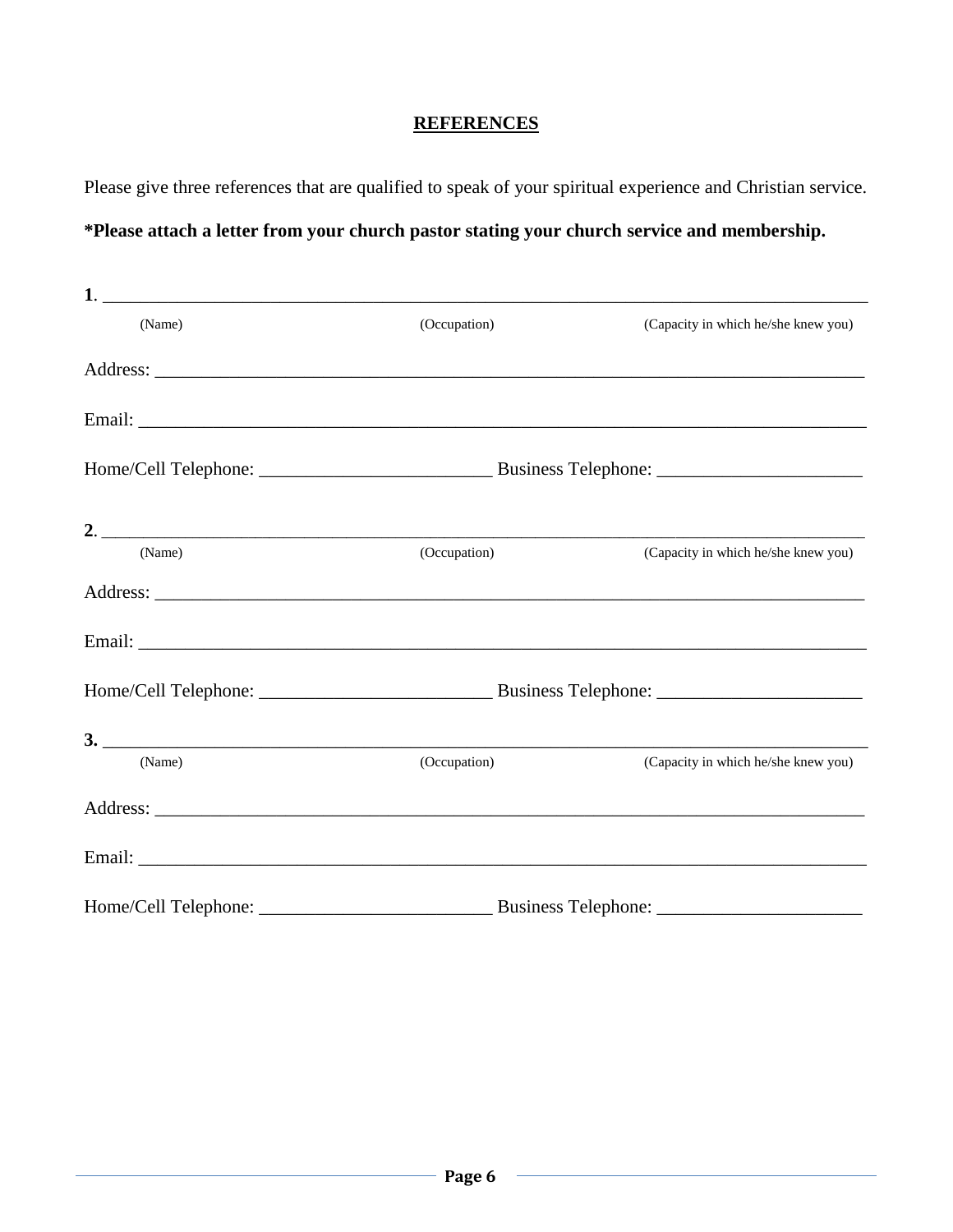### **REFERENCES CONTINUED**

Please list three professional references that are qualified to speak of your professional training and experience.

| 1.                                                                                                                                                                                                                             |                           |                                                                                                                                                                                                                                |  |
|--------------------------------------------------------------------------------------------------------------------------------------------------------------------------------------------------------------------------------|---------------------------|--------------------------------------------------------------------------------------------------------------------------------------------------------------------------------------------------------------------------------|--|
| (Name)                                                                                                                                                                                                                         | (Occupation)              | (Capacity in which he/she knew you)                                                                                                                                                                                            |  |
|                                                                                                                                                                                                                                |                           |                                                                                                                                                                                                                                |  |
|                                                                                                                                                                                                                                |                           |                                                                                                                                                                                                                                |  |
|                                                                                                                                                                                                                                |                           |                                                                                                                                                                                                                                |  |
| 2. $\overline{\phantom{a}}$                                                                                                                                                                                                    |                           |                                                                                                                                                                                                                                |  |
| (Name)                                                                                                                                                                                                                         | (Occupation)              | (Capacity in which he/she knew you)                                                                                                                                                                                            |  |
|                                                                                                                                                                                                                                |                           |                                                                                                                                                                                                                                |  |
|                                                                                                                                                                                                                                |                           |                                                                                                                                                                                                                                |  |
|                                                                                                                                                                                                                                |                           |                                                                                                                                                                                                                                |  |
| 3.                                                                                                                                                                                                                             |                           |                                                                                                                                                                                                                                |  |
| (Name)                                                                                                                                                                                                                         | (Occupation)              | (Capacity in which he/she knew you)                                                                                                                                                                                            |  |
|                                                                                                                                                                                                                                |                           | Address: Note and the set of the set of the set of the set of the set of the set of the set of the set of the set of the set of the set of the set of the set of the set of the set of the set of the set of the set of the se |  |
| Email: Email: Email: Email: Email: Email: Email: Email: Email: Email: Email: Email: Email: Email: Email: Email: Email: Email: Email: Email: Email: Email: Email: Email: Email: Email: Email: Email: Email: Email: Email: Email |                           |                                                                                                                                                                                                                                |  |
|                                                                                                                                                                                                                                |                           |                                                                                                                                                                                                                                |  |
|                                                                                                                                                                                                                                | <b>Document Checklist</b> |                                                                                                                                                                                                                                |  |
| Please be sure to include the following documents with your application packet without staples:                                                                                                                                |                           |                                                                                                                                                                                                                                |  |

- Current Resume
- Completed Application (including the signed Applicant's Certification and Agreement, Authorization to Release Reference Information, Statement of Faith, and the Declaration of Moral Integrity)
- Copy of transcripts undergraduate/graduate and diploma(s)
- Letter from your pastor stating church service and membership
- Copy of any certificates held (state, ACSI etc..)
- Copy of driver's license and social security card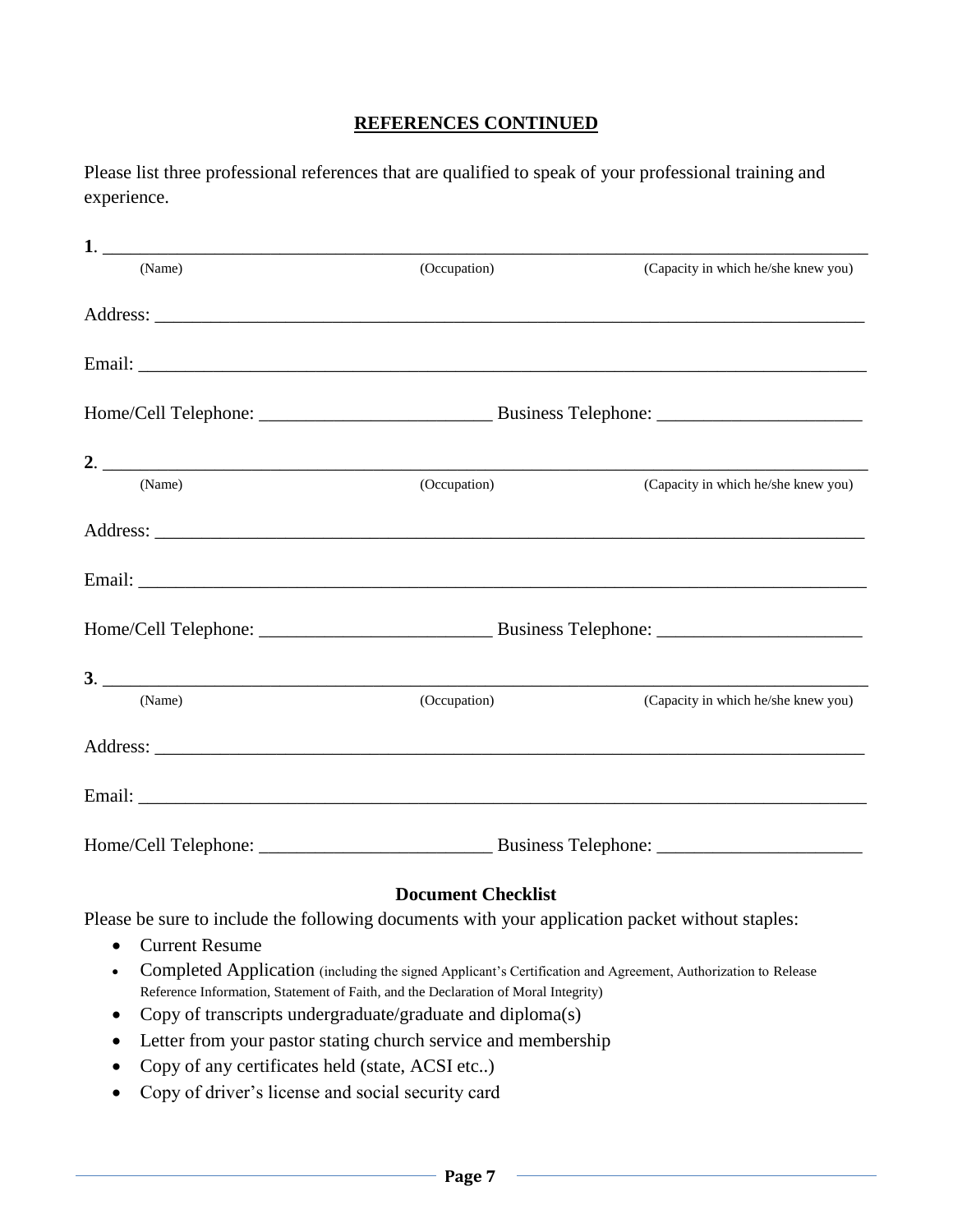# **APPLICANT'S CERTIFICATION AND AGREEMENT**

I understand that Marshall Christian School does not discriminate in its employment practices against any person because of race, color, national or ethnic origin, gender, age or disability.

I hereby certify that the facts set forth in the application are true and complete to the best of my knowledge. I understand that discovery of falsification of any statement or a significant omission of fact may prevent me from being hired, or if hired, may subject me to immediate dismissal regardless of the time elapsed before discovery. If I am released under these circumstances, I further understand that I will be paid and receive benefits only through the day of release.

Since I will be working with children, I understand that I must submit to a fingerprint check by the FBI and possible other federal and state authorities. I agree to fully cooperate in providing and recording as many sets of my fingerprints as is necessary for such an investigation. I authorize the school to conduct a criminal records check and background check. I understand and agree that any offer of employment that I may receive from the school is conditioned upon the receipt of background information, including criminal background information. The school may refuse employment or terminate conditional employment if the school deems any background information unfavorable or to reflect adversely on the school or on me as a Christian role model.

I understand that this is only an application for employment and that no employment contract is being offered at this time.

I certify that I have carefully read and do understand the above statements.

Applicant's Signature:

| Date: |  |
|-------|--|
|       |  |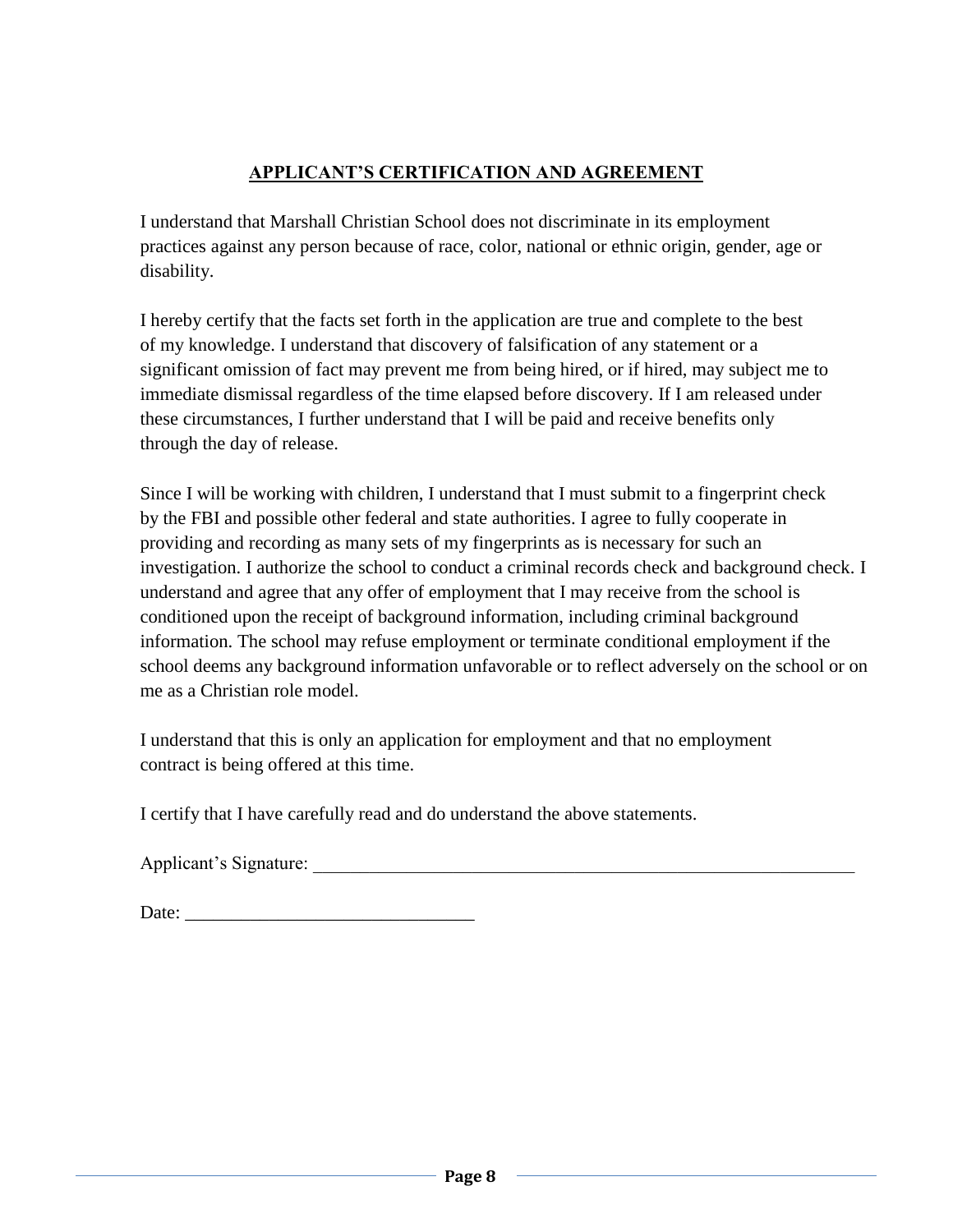# **AUTHORIZATION TO RELEASE REFERENCE INFORMATION**

I have made application for a position as a

with Marshall Christian School. I have authorized the school to thoroughly interview the primary references which I have listed, any secondary mentioned through interviews with primary references, or other individuals who know me and have knowledge regarding my testimony and work record. I also authorize the school to thoroughly investigate my work records and evaluation, my education preparation, and all other matters related to my suitability for employment.

I authorize references and my former employers to disclose to the school all employment records, performance reviews, letters, reports, and other information related to my life and employment, without giving prior notice of such disclosure.

In addition, I hereby release Marshall Christian School, my former employers, references, and all other parties from any and all claims, demands or liabilities arising out of or in any way related to such investigation or disclosure.

I waive the right to ever personally view any references given to Marshall Christian School.

\_\_\_\_\_\_\_\_\_\_\_\_\_\_\_\_\_\_\_\_\_\_\_\_\_\_\_\_\_\_\_\_\_\_\_\_\_\_\_\_\_\_\_\_\_\_\_\_\_\_\_\_\_\_\_\_\_\_\_\_\_\_\_\_\_\_\_\_\_\_\_\_\_\_\_\_\_\_

\_\_\_\_\_\_\_\_\_\_\_\_\_\_\_\_\_\_\_\_\_\_\_\_\_\_\_\_\_\_\_\_\_\_\_\_\_\_\_\_\_\_\_\_\_\_\_\_\_\_\_\_\_\_\_\_\_\_\_\_\_\_\_\_\_\_\_\_\_\_\_\_\_\_\_\_\_\_

\_\_\_\_\_\_\_\_\_\_\_\_\_\_\_\_\_\_\_\_\_\_\_\_\_\_\_\_\_\_\_\_\_\_\_\_\_\_\_\_\_\_\_\_\_\_\_\_\_\_\_\_\_\_\_\_\_\_\_\_\_\_\_\_\_\_\_\_\_\_\_\_\_\_\_\_\_\_

I agree that a photocopy or facsimile copy of this document and any signature shall be considered for all purposes as the original signed release on file.

I certify that I have carefully read and do understand the above statements.

Applicant's Name (Print) Date

Applicant's Signature

Applicant's Social Security Number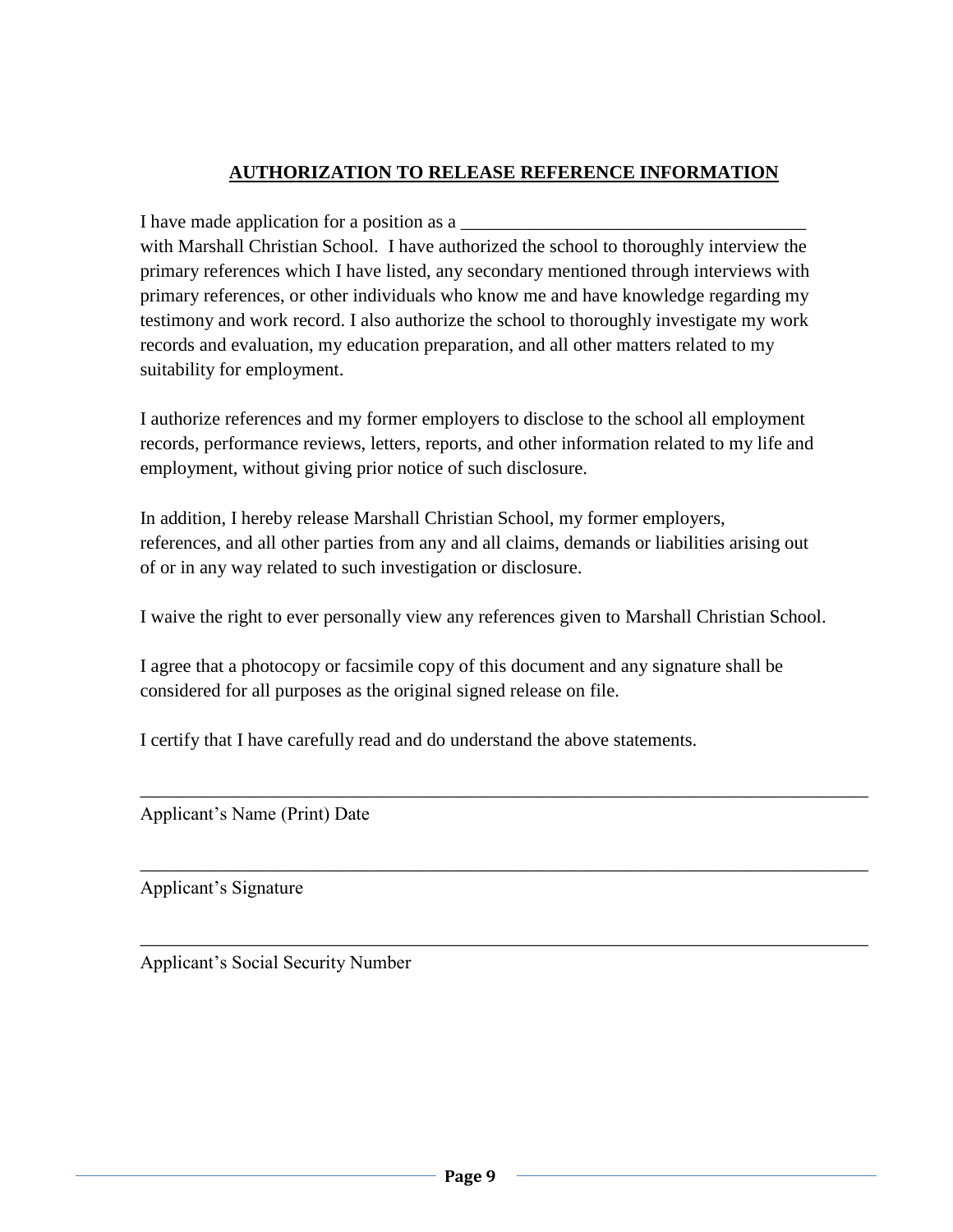### **STATEMENT OF FAITH**

*The Mission of Marshall Christian School is to partner with Christian parents, to provide quality Christian education, and to prepare students for a lifetime of fruitful Christian service.*

We believe God inspired all the words of Scripture, as originally given. (2 Tim 3:16, 1 Cor. 2:13)

We believe that God has revealed Himself as one God existing in three persons. Father, Son, and Holy Spirit; distinguishable but indivisible. (Mt. 28:19, II Cor. 13:14)

We believe in the creation, the test and fall of man, as recorded in Genesis; which led to his total spiritual depravity and inability to attain to righteousness. (Romans 5:12,18)

We believe in the Lord Jesus Christ, the Savior of man, conceived of the Holy Spirit, born of the virgin Mary, fully God and fully man. (Luke 1:26-35; John 1:18; Is. 7:14; 9:6)

We believe Christ died for our sins, was buried and rose again the third day, personally appearing to his disciples. (1 Cor. 15:1-4; Rom. 4:25)

We believe in the bodily ascension of Jesus to heaven, His exaltation, and His personal, literal, and bodily coming again the second time. (Jn. 14:2,3; 1 Thes. 4:13-18)

We believe in the salvation of sinners by grace through repentance and faith in the perfect and sufficient work of the cross of Calvary by which we obtain remission of sins. (Eph. 2:8-9; Heb. 9:12,22; Rom. 5:11)

We believe in water baptism for the believer in order to fulfill the command of Christ. (Mt. 28:19; Acts 2:37-41, 19:1-6)

We believe in the Spirit-filled life and the development of godly character in the fear of God as an expression of Christian faith. (Eph. 5:18; II Cor. 6:14, 7:1)

We believe in eternal life for the believer (Jn. 5:24, 3:16) and eternal punishment of the unbeliever. (Mark 9:43-50; II Thes. 1:9)

We believe in the reality and personality of Satan and the eternal judgement of Satan and his angels. (Mt. 25:41; Rev. 20:10-15)

Signed: \_\_\_\_\_\_\_\_\_\_\_\_\_\_\_\_\_\_\_\_\_\_\_\_\_\_\_\_\_\_\_\_\_\_\_\_\_\_\_\_\_\_\_\_\_\_\_\_\_\_\_\_\_\_\_\_\_\_\_\_\_\_\_

Date: \_\_\_\_\_\_\_\_\_\_\_\_\_\_\_\_\_\_\_\_\_\_\_\_\_\_\_\_\_\_\_\_\_\_\_\_\_\_\_\_\_\_\_\_\_\_\_\_\_\_\_\_\_\_\_\_\_\_